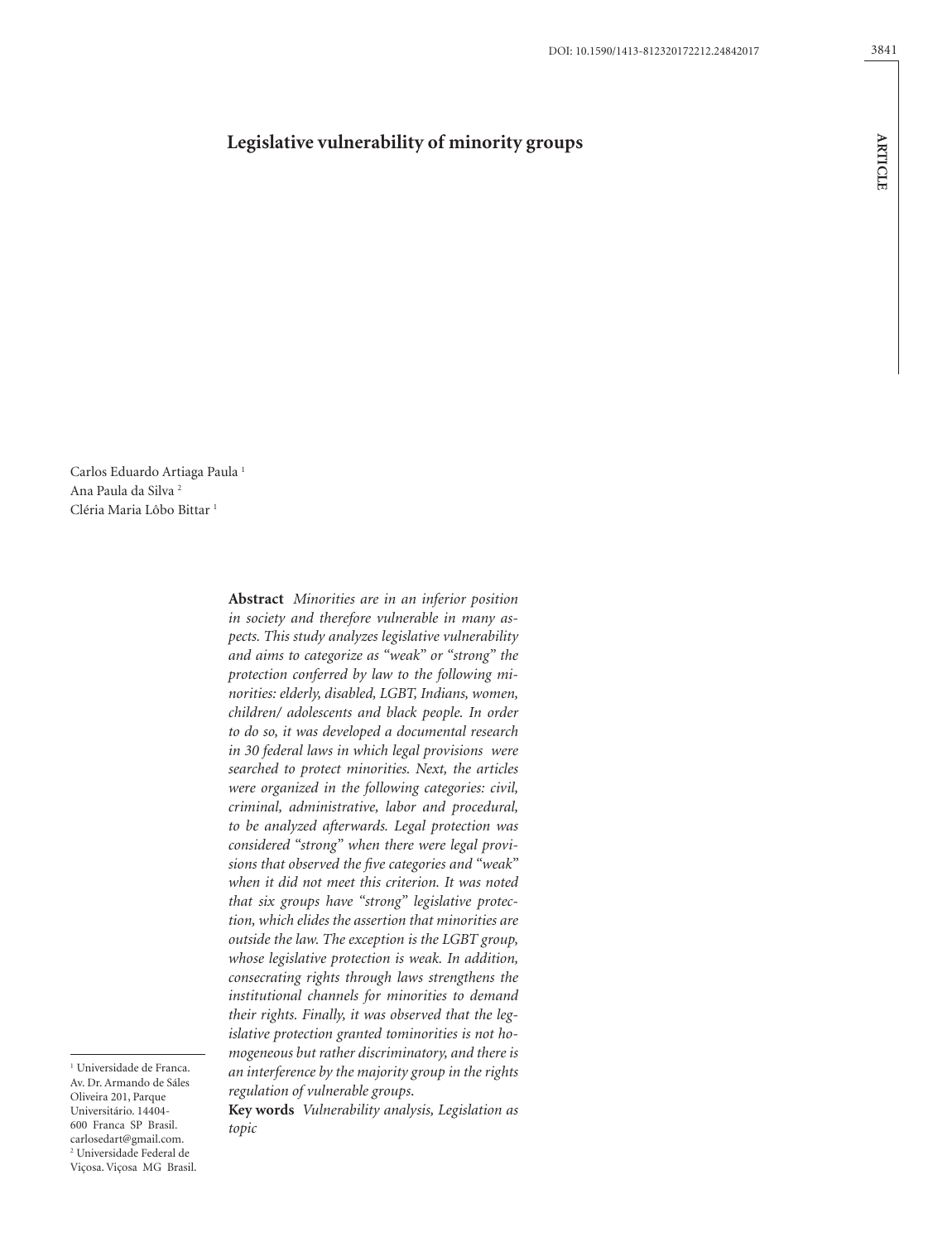## **Introduction**

For the purposes of this study, minority refers to a human or social group that is in a situation of inferiority or subordination in relation to another, considered major or dominant. This position of inferiority can be based on several factors, such as socioeconomic, legislative, psychic, age, physical, linguistic, gender, ethnic or religious. In other words, minorities are "a non-dominant group of individuals who share certain national, ethnic, religious or linguistic characteristics, different from the characteristics of the majority of the population"1 . Or, they are "all social groups that are considered inferior and against which discrimination exists<sup>2</sup>".

It should be noted that minorities are not always inferior in number. Séguin<sup>2</sup> shows that women and the poor are minority groups, although they are the majority in society. The elderly correspond to a significant part of the world population (8%), but it is a minority. Therefore, the numerical factor is not capable of characterizing a minority, but the position of subordination and inferiority that it occupies in a given society.

The fact that they are in a deprived position in the social sphere makes the minorities also in a condition of vulnerability. As a general notion, vulnerability consists of a degree of susceptibility of people to acquiring health problems<sup>3</sup>. Vulnerability is distinguished from risk, as it refers to probabilities or chances of someone becoming ill or dying as a result of a health problem. "Vulnerability expresses the potentialities of illness, non-illness and confrontation, related to each and every individual"3 . Understanding vulnerability does not mean quantitatively observing statistical and probabilistic aspects, but rather analyzing in a broad and universal way which social or individual issues affect health and how to address them<sup>4</sup>.

According to Nichiata et al.<sup>4</sup>, vulnerable groups are people who are exposed to injuries or disabilities that make them susceptible to health shocks. People have "a threshold of vulnerability that, when overcome, results in illness"4 . Nichiata et al.<sup>4</sup> exemplify as vulnerable groups "young and old, women, racial minorities, people with little social support, little or no access to education, low income and unemployed. It is possible to observe that vulnerability in health is related to elements such as age, race, ethnicity, poverty, schooling and social support.

These minority groups are in line with the research developed by the Institute of Applied

Economic Research - Ipea<sup>5</sup>. This consisted of a study on national minority conferences and their impact on both Executive and Legislative actions. The study concluded an existence of 9 (nine) minority groups, such as the elderly, people with disabilities, LGBT (lesbian, gay, bisexual, transvestite, transsexual and transgender), women, children and adolescents, black people and other minority ethnic and religious groups, young people and Brazilians abroad.

Therefore, the minority groups described by Ipea5 resemble the vulnerable groups described by Nichiata et al.<sup>4</sup> and, among those mentioned, the following were adopted in this study, namely: the elderly, people with disabilities, LGBT, Indians, women, children and adolescents.

The analysis of vulnerability is very broad, as it may occur in several spheres, including labor relations, public policies, access to health and education. According to Bertolozzi et al.<sup>3</sup>, the concept of vulnerability is multidisciplinary, since health is something complex that requires different points of view to be analyzed and addressed. Thus, punctual actions and tasks are insufficient to solve the problem.

The present study is limited to analyzing vulnerability from the legislative point of view, that is, the laws that regulate, ensure and protect the rights of these minorities, and verifying if this legal protection can be considered "strong" or "weak". "Strong" legal protection means the one that broadly covers the following five legal areas: civil, procedural, criminal, administrative and labor. And it is "weak" when there are no norms in all the mentioned categories.

It is also intended to categorize and establish degrees of legislative protection to these groups, seeking to recognize some of their idiosyncrasies.

#### **Methodology**

It is a qualitative research in which a documentary analysis of thirty (30) federal laws was carried out. These laws were identified after consultation with *Vade Mecum*<sup>6</sup> in order to know the main federal laws that protect and regulate the rights of these minority groups. It should be clarified that the *Vade Mecum* is a collection of major federal laws, periodically updated, developed and recognized by law scholars and published by various editors.

The laws were then organized and grouped into five categories: civil, criminal, administrative, procedural and labor. These categories of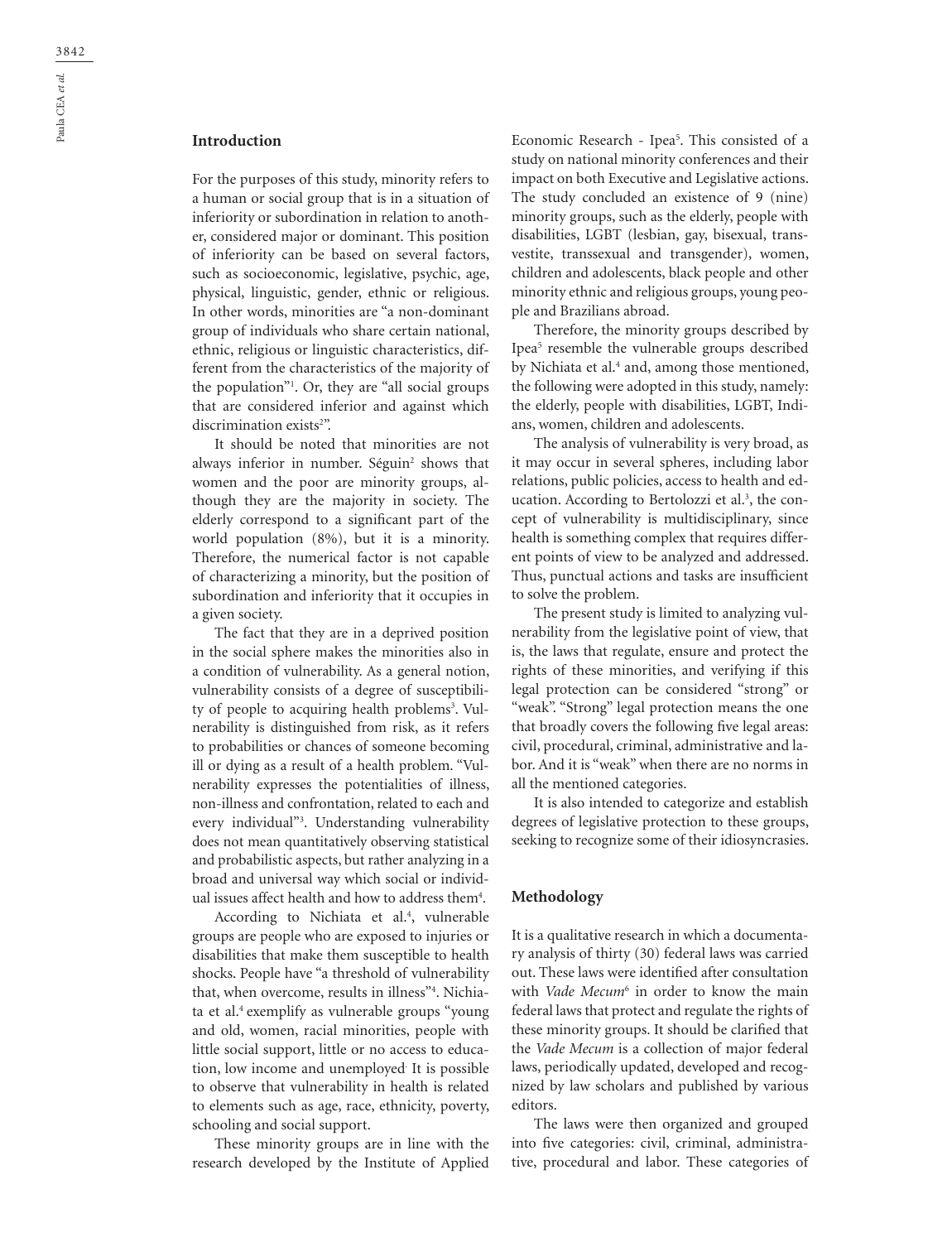laws were chosen because they are the basic laws in the national legal system and used as the basis for other more specific laws. Therefore, other areas of law, such as environmental, financial, tax, social security and others were not considered in this study.

The first category, civil, included the set of devices that are present in the Civil Code (CC7 ) and the Public Registers Law (Law 6,015/738 ). In criminal law, we have: Criminal Code (CP), Criminal Enforcement Law (Law 7,210/1984<sup>9</sup>) and Criminal Offenses Act (Decree-Law 3,688/1941<sup>10</sup>). In the administrative area, the laws: Federal Administrative Law (Law 9,784/99<sup>11</sup>), Public Server Statute (Law 8,112/9012) and Law of Priority to service (Law 10,048/00<sup>13</sup>). In the procedural: the Civil Procedure Code (CPC14), the Code of Criminal Procedure (CPP), the Laws of the Special Courts (Law 9,099/9515, 10,259/0116 and Law 12,153/200917), Public Law Action (Law 7,347/198518), Law of Popular Action (Law 4,717/6519) and Law of Constitucional Writ (Law 12,016/200920). Lastly, the Labor Law consists of the Consolidation of Labor Laws (CLT) and the Law on Discrimination in Employment (Law 9,029/9521).

In addition to the laws mentioned in Chart 1, those of popular action<sup>19</sup>, injunction<sup>20</sup> and the special courts of both state courts<sup>10</sup> and federal courts<sup>16</sup> and the tax courts<sup>17</sup> were analyzed, but no legal provisions were found that protected the minorities under study.

Then, each of the laws was accessed on the official Union website (*planalto.gov*). Direct access to the internet site was performed in order to obtain the updated version of the legislation. Next, the law was read while search for standards referred to the seven minority groups were conducted. Only those norms and provisions that gave specific protection to the seven minority groups were considered. Specific protection includes a norm that assures legal prerogatives for certain people because they belong to a minority.

Although the present organization of the laws in the five areas was adopted for the purposes of the present study, it is emphasized that the Federal Constitution has other legal provisions of different areas. It should be noted that there are specific laws such as the Maria da Penha Law (Law 11,340/0622), Law of compulsory notification of violence against women (Law 10,778/03<sup>23</sup>), Law of Gestacional alimony (Law 11,804/08<sup>24</sup>), Statute of the Elderly (Law 10,741/03<sup>25</sup>), the Statute of the Children and Adolescents (Law 8,069/90<sup>26</sup>), the Statute of the Disabled (Law  $13,146/2015^{27}$ ),

the International Convention on the Rights of Persons with Disabilities (Decree 6.94928/Law 6,001/7329), Law of the Indian Foundation (FU-NAI) (Law 5,371/67<sup>30</sup>), Racial Equality Statute (Law 12,228/201031), Crimes Against Prejudice of Race or Color Law (Law 7,716/89<sup>32</sup>) and Law 9,029/9521 on the prohibition of discrimination in workplace that are not presented in Chart 1, since these legislative documents held the specific protection mentioned in this study, except for LGBT. From this previously constituted organization, it was possible to classify the legislative protection that these minority groups are subject to, as "weak" or "strong", according to previously established criteria, with the adoption of the hermeneutical method for analysis and interpretation.

#### **Results**

At first, the articles of law related to the rights of minorities in the five legal areas (civil, criminal, administrative, procedural and labor) adopted for analysis in this study are presented below, in Chart 1.

It was initially observed that the elderly have their own legislation, the Statute of the Elderly, which already includes standards that meet the five categories listed. In addition to having its own law, this category has full priority in the progress of judicial and administrative proceedings<sup>25</sup>. It is possible to order the criminal custody of the accused, in order to guarantee the right of those who are sixty years old or over (article 313, section III, CPP<sup>33</sup>). Besides, many institutions have legitimacy to act in the defense of the rights of the said minority group in collective, diffuse, and other lawsuits (article 81 and 82<sup>25</sup>). Besides, the Public Prosecution Service (MP) can intervene. Regarding the MP's performance, the 87 art. of the Statute of the Elderly<sup>25</sup> establishes that, if there is a judicial sentence imposing a conviction on the Public Power and the elderly person does not promote the execution, the Public Prosecutor must do so in 60 (sixty) days.

In the criminal aspect, it also highlights the existence of more severe penalties when a crime is committed against the elderly. In the Criminal Code, we highlight the larceny (article  $171, 94$ ), the frustration of labor law (article 207) and the crime of enticing people for different purposes (article 149-A) $^{34}$ . In the labor sphere, arts. 26 to 28 of the Statute of the Elderly<sup>25</sup> prohibit discrimination against the elderly at the workplace,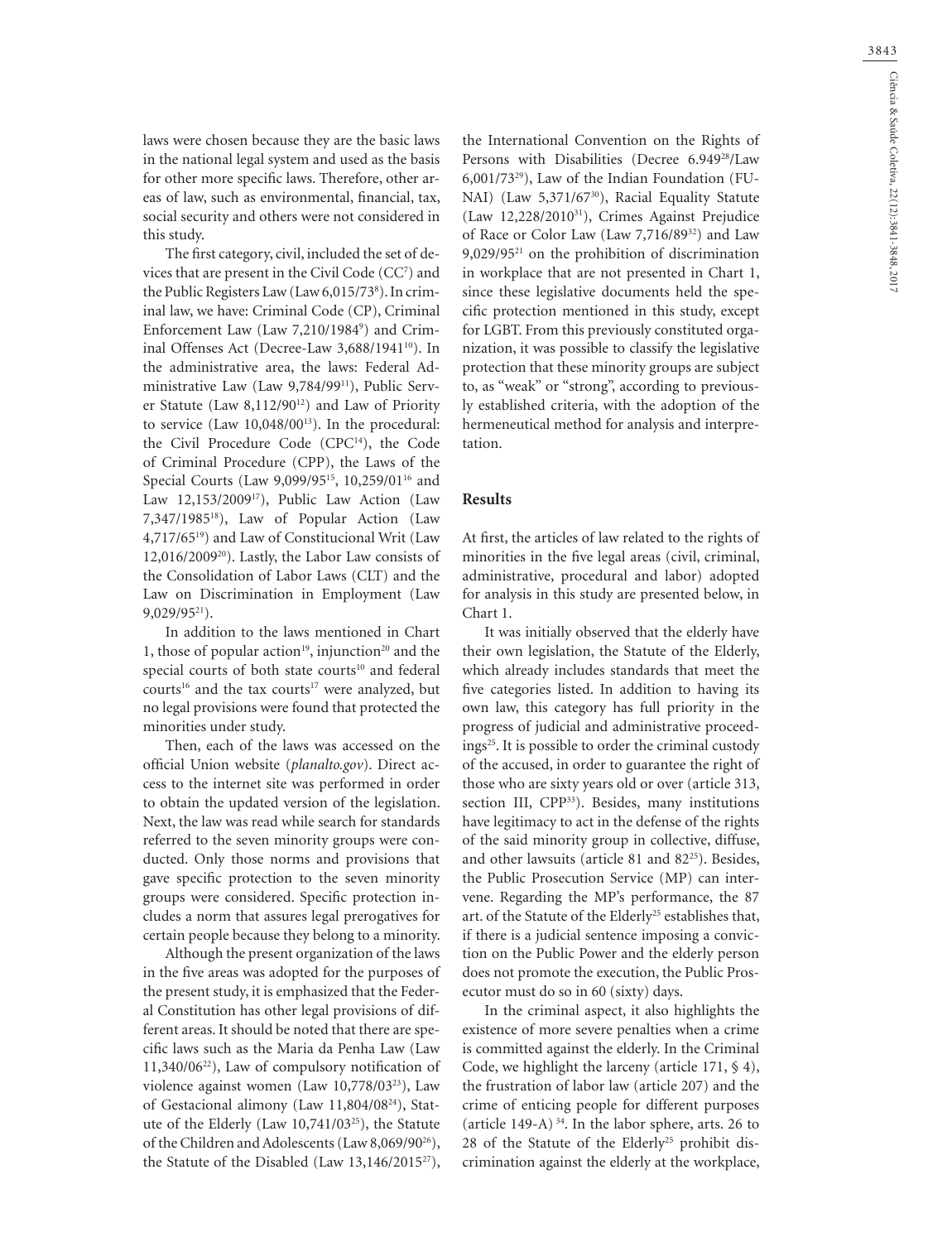| Minority<br>groups          | Civil                                                                                                                    | Criminal                                                                                                                                                                                                                                                                                                                                                                                                                                                                           | Administrative                                                                                                                                                                                                        | Processual                                                                           | Labor law                                                                                                                                                                                                                                                |
|-----------------------------|--------------------------------------------------------------------------------------------------------------------------|------------------------------------------------------------------------------------------------------------------------------------------------------------------------------------------------------------------------------------------------------------------------------------------------------------------------------------------------------------------------------------------------------------------------------------------------------------------------------------|-----------------------------------------------------------------------------------------------------------------------------------------------------------------------------------------------------------------------|--------------------------------------------------------------------------------------|----------------------------------------------------------------------------------------------------------------------------------------------------------------------------------------------------------------------------------------------------------|
| Elderly                     | CC: Art.<br>1.736, II.<br>CF: Art. 203,<br>V; 229; 230.                                                                  | CP: Art. 61, II, h; 121,<br>§ 4°; 121, § 7°, II; 133,<br>III; 140, § 3°; 141, IV;<br>148, § 1°, I; 159, § 1°;<br>171, § 4°; 183, III; 203,<br>§ 2°; 207, § 2°; 244.<br>7.210/1984 <sup>9</sup> : Art. 32, §<br>2°; 82, \$1°.<br>3.688/41 <sup>10</sup> : Art. 21,<br>single paragraph.                                                                                                                                                                                             | 10.048/00 <sup>15</sup> : Art.<br>1°a3°                                                                                                                                                                               | CPC: Art. 53,<br>III, e; 1048, I.                                                    | X                                                                                                                                                                                                                                                        |
| Women                       | CC: Art.<br>1736, I.                                                                                                     | CP: Art. 37; 61, II, f e<br>h; 121, VI; 125; 203, §<br>2°; 207, § 2°.<br>7.210/1984 <sup>9</sup> : Art. 14,<br>$$3°$ ; 19, 77, $$2°$ ; 82,<br>$\S 1^\circ$ ; 83, $\S 2^\circ$ ; 89, I, II;<br>117, IV; 152.                                                                                                                                                                                                                                                                        | CF: Art. 40, §<br>$1^\circ$ , II, a, b.<br>$8.112/90^{14}$ :<br>Art 69, single<br>paragraph; 102,<br>a; 185, e; 207.<br>10.048/00 <sup>15</sup> : Art.<br>1º a 3º                                                     | $\underline{X}$                                                                      | CF: Art. 7°, XX.<br>CLT: Art. 198; 373-<br>A; 389, II, III, § 1 <sup>o</sup> ;<br>390; 390-E; 391,<br>single paragraph;<br>391-A; 392, § 3°;<br>392; 393; 394; 394-<br>A; 395; 396; 397.                                                                 |
| Children and<br>adolescents | CC: Art.<br>1.740, III.<br>CF: 227, 228,<br>229.                                                                         | CF: 5°, L.<br><u>CP:</u> Art. 27; 61, II, h;<br>111, V; 135; 148, $\frac{6}{7}$ 1 <sup>o</sup> ,<br>IV; 149, § 2°, I; 149-A,<br>\$1°, II; 159, \$1°; 203,<br>§ 2°; 207, § 2°; 213, §<br>1 <sup>o</sup> ; 217-A; 218; 218-<br>A; 218-B; 225, single<br>paragraph; 227, § 1°;<br>230, § 1°; 244; 245;<br>247; 248; 249; 288,<br>single paragraph.<br>7.210/1984 <sup>9</sup> : Art. 52,<br>III; 89; 117, IV.<br>3.688/41 <sup>10</sup> : Art. 19, b,<br>c; 50, $\S$ 1 <sup>o</sup> . | $8.112/90^{14}$ :<br>Art. 83; 97,<br>b; 98, § 20, §<br>3°; 99, single<br>paragraph; 196;<br>197, I; 208;<br>209; 210, single<br>paragraph;<br>217, IV; 217, §<br>3°; 241, single<br>paragraph.                        | CPC: Art. 189,<br>II; 725, III;<br>1.048, II.<br>CPP: Art. 313,<br>III; 318, V e VI. | CF: Art. 7º, XXV.<br>CLT: Art. 429, §<br>2°; 389, § 1°; 392-<br>A.; 397; 399; 400;<br>403; 405, $\S 2^{\circ}$ , $\S 4^{\circ}$ ;<br>406; 409; 415; 416;<br>417, III; 422; 424;<br>425; 427, single<br>paragraph; 430, II;<br>434; 440; 544, IX;<br>792. |
| Disabled                    | CC: Art.<br>$1.550, \frac{6}{2}$ <sup>o</sup> ,<br>1.779 a 1783-<br>А.<br>CF: 208, III;<br>227, § 1°, II e<br>\$2°; 244. | CP: Art. 121, § 7°, II;<br>129, § 11; 140, § 3°;<br>141, IV; 149-A, § 1°,<br>II; 203, § 2°; 207, § 2°;<br>217-A, § 1°; 218-B.<br>7.210/1984 <sup>9</sup> : Art. 32, §<br>3 <sup>o</sup> ; 117, III.                                                                                                                                                                                                                                                                                | CF: Art. 40, §<br>$4^\circ$ , I.<br>$9.784/99^{13}$ : Art.<br>69-A, II.<br>8.112/90 <sup>14</sup> : Art.<br>5o, § 2°; 98, §<br>2°, § 3°; 217,<br>c, d.<br>10.048/00 <sup>15</sup> : Art.<br>$1^{\rm o}$ a $5^{\rm o}$ | CF: Art. 100,<br>$§ 2o$ .<br>CPC: Art. 199.<br>CPP: Art. 313,<br>III; 318, III.      | CF: Art. 7º, XXXI.<br>CLT: Art. 428, § 3°,<br>$6^{\circ}$ \$, $5^{\circ}$ \$, $8^{\circ}$ \$; 433,<br>I; $461, 40$ \$.                                                                                                                                   |
| Indians                     | $6.015/73^8$ :<br>Art. 50, $\S 2^{\circ}$ ;<br>246, § 2° e<br>§ 3°.<br>$CF: 209$ ,<br>\$2°; 215, \$<br>1º, 231 e 232.    | CP: Art. 203, § 2°; 207,<br>§ 2°.                                                                                                                                                                                                                                                                                                                                                                                                                                                  | X                                                                                                                                                                                                                     | CF: 129, V; 232                                                                      | $\mathbf X$                                                                                                                                                                                                                                              |

CP: Art. 140, § 3º; 149,

LGBT X X X X X

 $X = 7.347/85^{18}$ : Art. 1º, VII; 5º, b;  $\frac{13, \, \$ \, 2^{\circ}.\,}{X}$ 

X

CF: Art. 5º, XLII.

§ 2º, II.

**Chart 1.** Legal devices organized in the five legal areas.

Black people  $\vert$  CF: Art. 215, § 1º.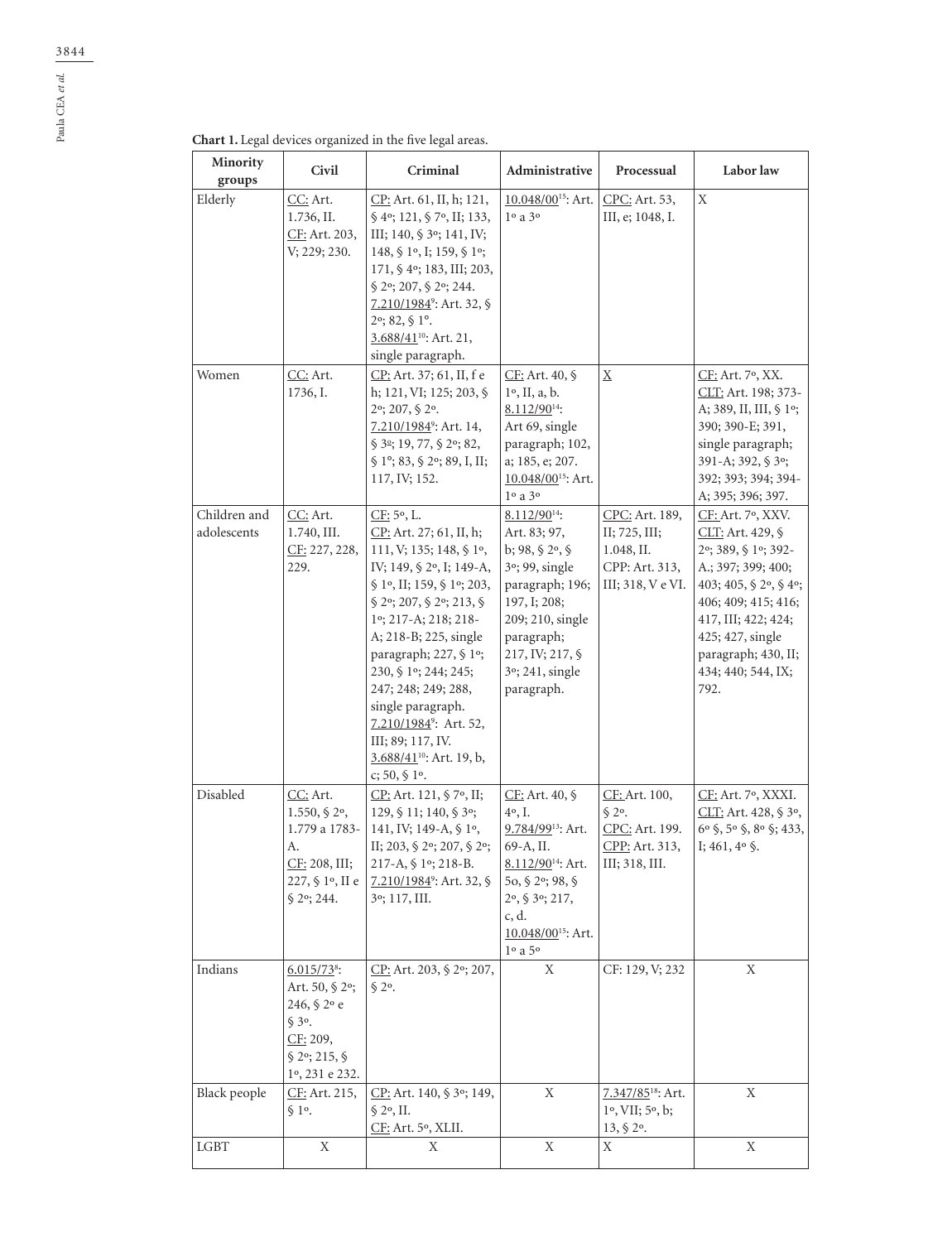prioritize the age criterion for the tie-breaking in public tenders and promote programs to stimulate elderly people to engage in labor force.

Women have a statute, the "Maria da Penha" Law<sup>22</sup>, which regulates, in the criminal, procedural and administrative sphere, their rights in case of domestic violence. It is also worth mentioning, in the procedural sphere, that a preventive detention order can be issued to ensure women's rights (article 313, section II of the CPP) 33. Regarding civil right, the protection of pregnant women is highlighted, especially through gestacional alimony24. In the criminal sphere, crimes are more severely punished when committed against women, in which feminicide stands out (article 121,IV), the frustration of labor law (article 203 of the CP), enticement of workers to work in another locality (article 207 of the CP)<sup>34</sup>. In addition, Law 10.778/0323 establishes the need for compulsory notification in cases of violence against women who are treated in public and private health services.

Lastly, in the labor sphere, there are legal norms for the protection of women, respecting their physical limits (limits on weight bearing), prohibiting discrimination, protecting pregnancy and also breastfeeding at the workplace (articles 389 et seq. of CLT)<sup>35</sup>.

As for children and adolescents, they have a specific legislation, Law 8.069/9019<sup>26</sup>, whose legal provisions encompass the five categories of analysis listed in this study.

However, in the procedural sphere, the possibility of decreting pre-trial detention to ensure the right of the children and adolescents is highlighted (article 313, CPP<sup>33</sup>, item III). In the criminal chamber, notably in the CP, some crimes receive more severe penalities when committed against members of this minority group, such as those typified by arts. 149-A, 203 and 207<sup>34</sup>. In addition, there isa proper regulation at the workplace for the protection of children and adolescents.

The disabled, in turn, have a specific law, number 13.146/201527 (Disabled Persons Statute) with legal norms of several areas. Furthermore, the International Convention on the Rights of Persons with Disabilities (Decree 6.949, of August 25, 2009281) was ratified in Brazil in the form of an amendment to the Constitution. Therefore, it has a superior status when compared to the other norms of the Brazilian legal system. These laws alone already meet the five categories listed in this study.

It should be noted, however, that in the criminal sphere, some crimes receive more severe penalties if they are committed against disabled persons (Articles 149-A, 203 and 207)<sup>34</sup>. In the procedural sphere, preventive detention can be performed to ensure the right of the disabled (article 313, inc. III, CPP)<sup>33</sup>. In the labor area, protection is guaranteed to avoid discrimination in the workplace and also encourage the employment of this minority group35. Finally, in the administrative sphere, the existence of vacancies in public competitions reserved for physically handicapped persons<sup>12</sup> and the priority in the care provided by the public service<sup>13</sup> stand out.

The indigenous population also have their own legislation, the status of the Indian, which includes the five categories analyzed. Some crimes are also more severely punished when committed against Indian people, such as those foreseen in arts. 203 and 207 of the CP34. In the administrative sphere, Law No. 5,371, which created the National Indian Foundation (FUNAI)<sup>30</sup>, stands out as an administrative institution that protects indigenous people's interests.

The black population also have their own specific legislation, the Racial Equality Statute<sup>31</sup>. It contains civil, administrative and labor laws that guarantee the right of this minority.

In the criminal sphere, art. 5, XLIII of CF<sup>36</sup> stands out for establishing that the crime of racism is unenforceable and imprescriptible, subject to imprisonment under the law. In addition, the law  $7.716/8927^{32}$  specifies the crimes resulting from prejudice of race or color.

In the labor sphere, Law 9.029/95 is a relevant tool that prohibits discriminatory practices for both admission and stay at work<sup>21</sup>. It applies not only to race, but to gender, origin, marital status, family situation, disability, professional rehabilitation, age among others (article 1 of the law). Finally, in the procedural sphere, the Law of Public Civil Action (7,347/85)<sup>18</sup> stands out and establishes the possibility of filing this type of action to protect the honor and dignity of racial groups.

Unlike the other categories, at federal level, the LGBT population is outside the scope of the law, in other words, there are no laws specifically ensuring the rights of this group in the five analyzed categories. Despite the existence of norms at the state level that have been observed based on the information obtained from the Ministry of Human Rights<sup>37</sup>, the creation of a protective law for the category falls within the federal jurisdiction that has not yet been published. However, there have been advances in Brazil to ensure the right of stable union and marriage of this population, as well as the right to adoption, due to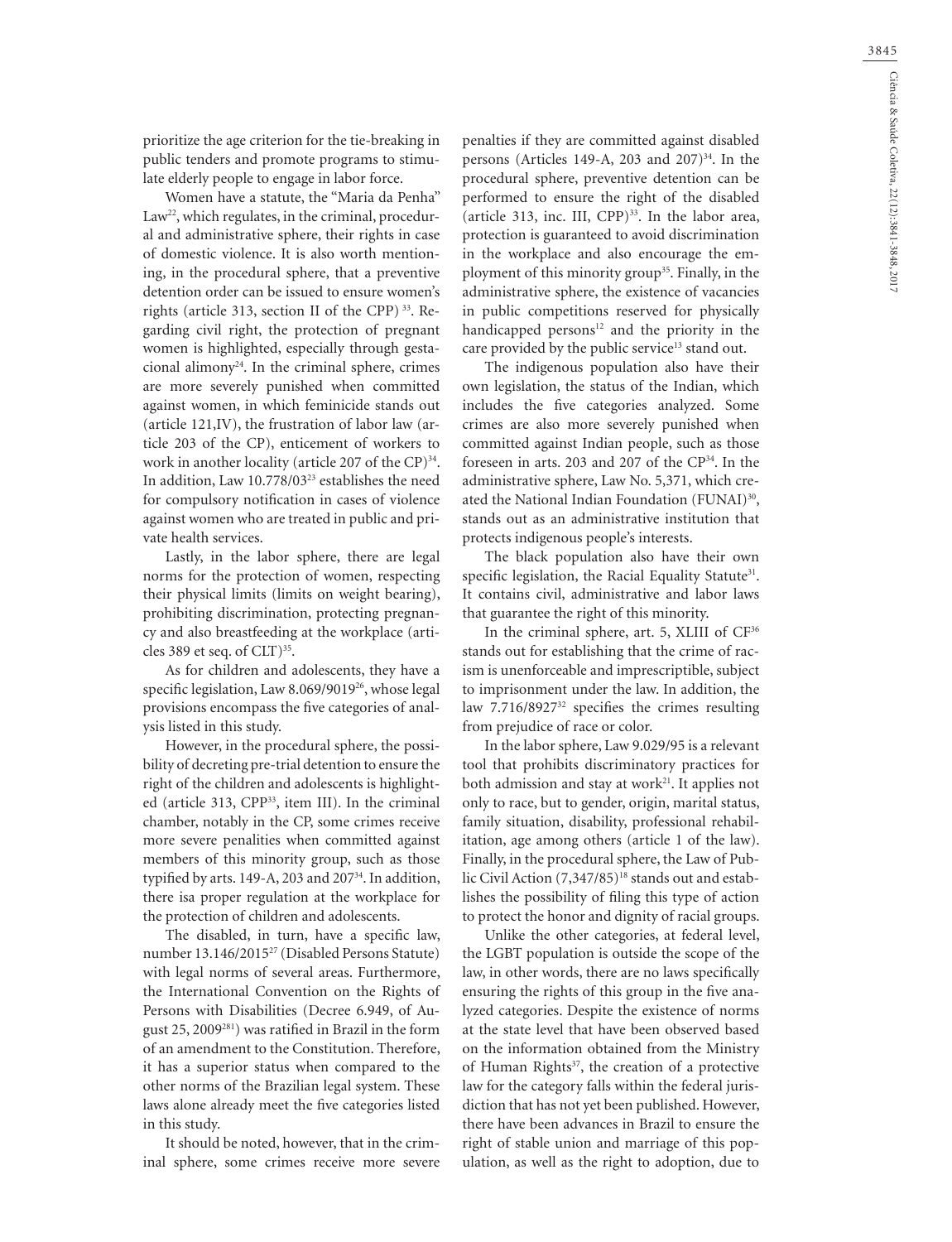judicial decisions, endorsed by regulations of the National Council of Justice. However, crimes committed against the LGBT category are judged in the same way as any other, without criminal procedural prerogatives or aggravated sentences. The absence of laws that regulate this issue often leaves decisions to the discretion of the Judge, in real disputes. This results in legal uncertainty, due to strong interpretative divergences between the magistrates.

#### **Discussion**

Concerning the groups under study, it is possible to conclude that there is a wide range of regulations of law that crosses the civil, criminal, administrative, labor and procedural spheres. Therefore, the legal regulation of these groups can be considered as "strong", according to the criteria initially adopted. The only exception is the LGBT group, which has few rights regulated by legislation. Thus, legislative regulation for this group is considered weak.

This conclusion is in dissonance with the characteristic of legal-social vulnerability, established by Sodré<sup>38</sup>. According to the author, minorities, understood as "a refusal of consent, a voice of dissent in search of an anti-hegemonic openness in the closed circle of societal determinations"38, have four main characteristics, namely: 1) identity *in statunascendi*; 2) the counter-hegemonic struggle; 3) discursive strategies and 4) legal-social vulnerability.

The characteristic of "identity *in statunascendi*" implies that minorities are an entity in formation, since, although being around for years, it is in continuous resumption and reformulation. As for the hegemonic struggle, the minority aims to reduce hegemonic power and, as far as discursive strategies are concerned, it implies that minorities do not struggle with weapons, rather with legitimate social means, such as marches, episodic invasions, symbolic gestures, manifestos, magazines, newspapers etc., aiming at social recognition and the consecration of rights.

Finally, with regard to legal and social vulnerability, since they are not institutionalized by the rules of the current juridical-social system, minorities are marginalized from institutional legitimacy and public policies. Therefore, for the author, minorities can be considered as vulnerable groups because they demand the social recognition that they lack.

This is in contrast with the conclusion of this

study, since minorities are not outside the law and because they have several regulated rights, although it can not be said that all the interests of these groups are legally envisaged. This research, therefore, is in accordance with the thinking of Sarlet<sup>39</sup>, who states that the great challenge of our time is not the regulation or recognition of rights, but rather their effective application in the social context.

The rights of minority groups are provided by law (and not in other acts, such as public policy), which only reinforces the conclusion that their legal protection can be characterized as "strong" , in all legal areas considered, except in the specific case of the LGBT population, who lack specific protection of their rights. Couto and Lima<sup>40</sup> observed that, when a public policy presents a low degree of resilience, it should be constitutionalized, that is, it should become a constitutional law, so as to theoretically guarantee its continuity. Hence, legalizing public policies generates stability insofar as changes in government and management cannot change them arbitrarily. For such, it is necessary to create a new law and change the former, which requires a slow and bureaucratic political process involving diverse interests and, maybe, even the interference of the Judicial Power. Therefore, when legalized, the politics tend to bemaintained and favor the status *quo*.

Couto and Lima40 assert that the characteristic of stability cannot be interpreted only positively, since it can be used by economic groups to assert their interests or political preferences, regardless of governmental changes. This conclusion that does not apply to the rights of minorities, whose recognition improves the human dignity of marginalized groups without direct relationship to the interests of the holders of capital.

The fact that rights are provided by law also strengthens the characteristic of "discursive strategies", as pointed out by Sodré<sup>38</sup>, since the legislative forecast opens a greater range of legitimate means for the minorities to demand their rights, especially through the intervention of the Judicial Power, which has the prerogative to intervene in case of legal noncompliance (article 5, XXXV,  $CF$ )<sup>36</sup>.

However, the characteristic of legal-social vulnerability described by Sodré<sup>38</sup> is in line with the LGBT group, since the lack of protective laws for this minority group make it vulnerable under the legislative aspect. Therefore, the exercise of their rights has been submitted by the Judicial Power, whose intervention has peculiarities, mainly be-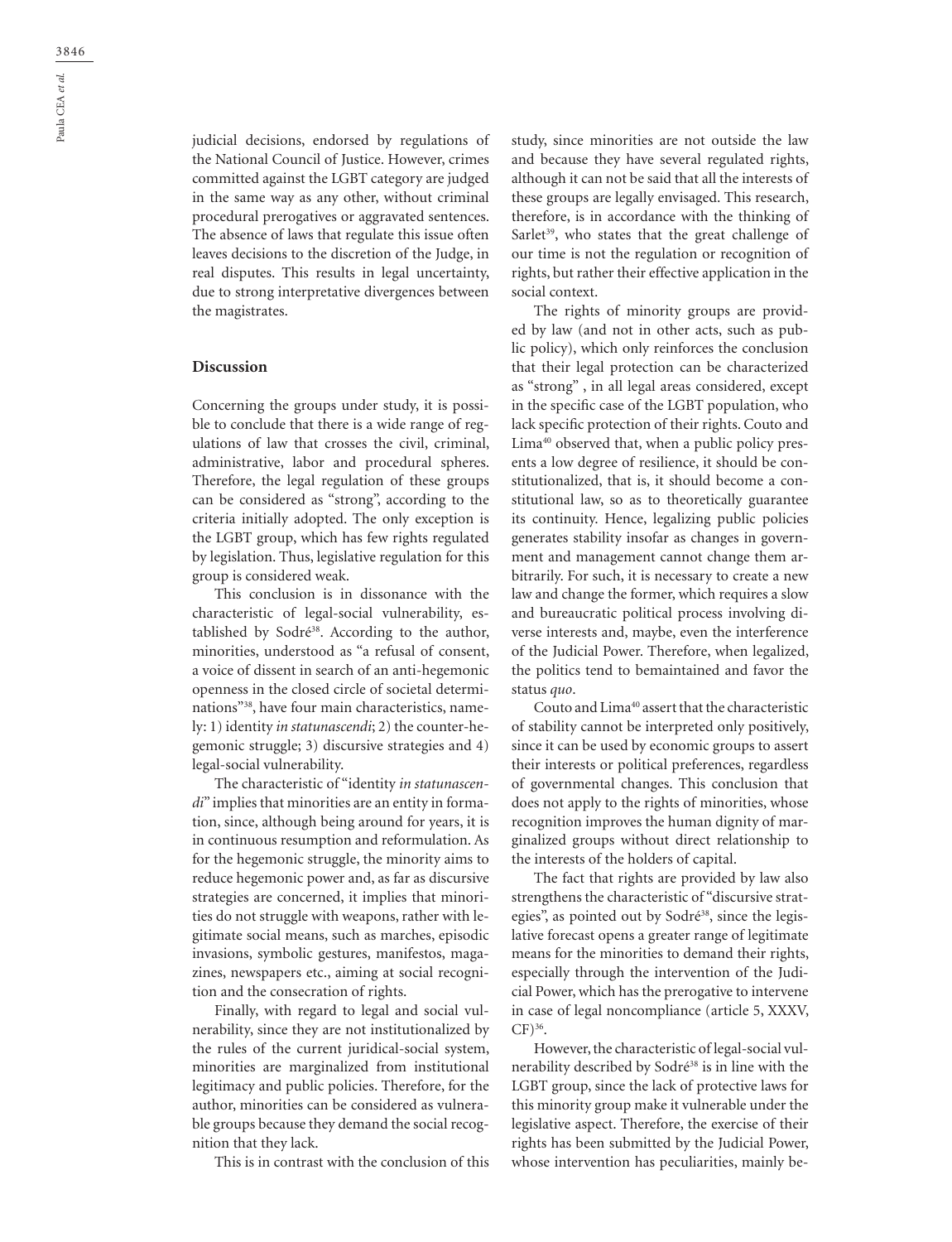3847

cause the decisions often present a large degree of variability. Therefore, what applies to a case does not necessarily apply to another. In addition, judicial decisions, in most occasions, do not bind the public administration as a whole nor guarantee the stability of social relations. Therefore, it is possible to redeem the full application of Sodre's understanding38 that the LGBT group is outside the law.

Although the analyzed groups are considered vulnerable, which requires special protection from the State, the legislative support given to them is not homogeneous.

Therefore, in the legal sphere, these categories are discriminated, since, theoretically, everyone will be elderly, but not everyone will be, for example, members of the LGBT group. This leads us to infer that, even in laws covering minority groups, there is the interference of the position of majority groups that dominate the political field. In this sense, Trevizan and Amaral<sup>41</sup> conclude that "it is intuitively perceived that it is hierarchically more important to serve the vulnerable groups, in the case of the elderly, than the minority that are the Indians". This evidences that research works recognize the existence of discrimination between categories.

Finally, this paper aims to provide guidance to further studies that may be developed at state and city levels, and analyze the degree of mismatch between reality and the legislative forecast of minority rights.

#### **Collaborations**

CEA Paula, AP da Silva, CML Bittar contributed to the design of this study, and the analysis and interpretation of the results. CML Bittar contributed to the critical review of the intellectual content of the manuscript. All authors participated in the writing, approved the final version of the manuscript and declare that they are responsible for all aspects of the manuscript and guarantee its accuracy and integrity.

### **References**

- 1. Nações Unidas. *Os Direitos das Minorias* [documento na internet]. Lisboa, out. 2008 [acessado 17 Ago 17]. Disponível: http://www.gddc.pt/direitos-humanos/Ficha\_18.pdf. p. 18.
- 2. Séguin E. *Minorias e grupos vulneráveis: uma abordagem jurídica*. Rio de Janeiro: Forense; 2002.
- 3. Bertolozzi MR, Nichiata LYI, Takahashi RF, Ciosak SI, Hino P, Val LF, Guanillo MCLTU. Os conceitos de vulnerabilidade e adesão na Saúde Coletiva. *Rev Esc Enferm* USP 2009; 43(2):126-130.
- 4. Nichiata LYI, Bertolozzi MR, Takashi RF, Fracolli LA. A utilização do conceito "vulnerabilidade" pela enfermagem. *Rev Latino-am Enfermagem* 2008; 16(5):129-135.
- 5. Instituto de Pesquisa Econômica Aplicada (IPEA). *Conferência nacional e políticas públicas para grupos minoritários* [documento na internet]. Jun 2012 [acessado 2017 Jun 23]. [48 p.]. Disponível em: http://www.ipea. gov.br/participacao/images/pdfs/td\_1741.pdf.
- *6. Vade Mecum Saraiva*. São Paulo: Saraiva; 2017.